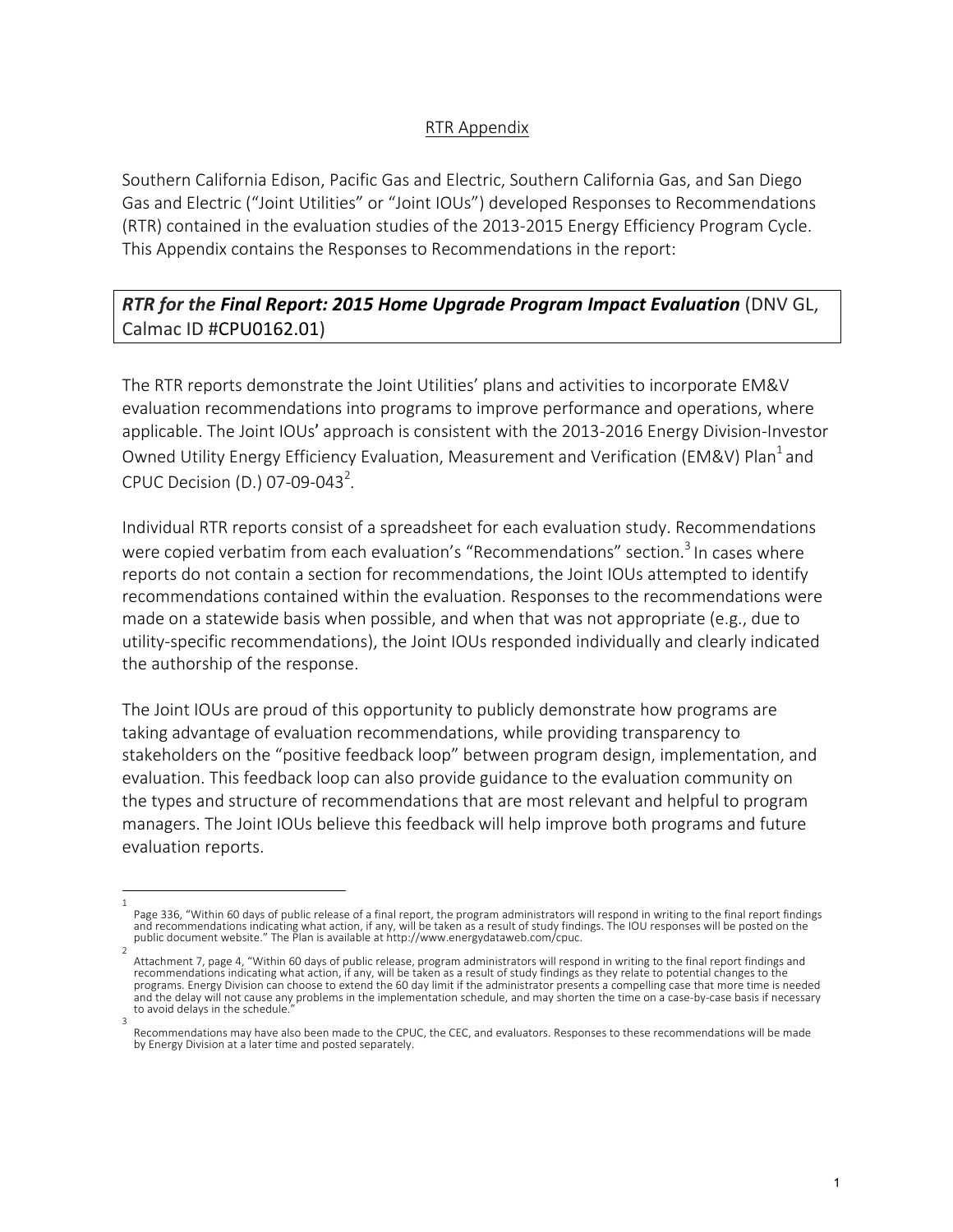## Response to Recommendations (RTR) in Impact, Process, and Market Assessment Studies

**Study Title:** Final Report: 2015 Home Upgrade Program Impact Evaluation Program: **HUP** Author: **DNV GL Calmac ID:** CPU0162.01 **ED WO:** 

Link to Report: http://calmac.org/startDownload.asp?Name=RES%5F5%2E1%5FHUP%5FFINAL%5FREPORT%2BATR%5F08%2D15%2D17%2Epdf&Size=2647KB

|      |      |                                                                                                                                                                                                                    | <b>PG&amp;E</b> (if applicable)                                                                                                                                                                                                                                                                                                                                                                                                                                                                                                                                               |                                                                                                                                           | <b>SCE</b> (if applicable)                                |                                                                                                                                                                                                                                                                                                                                                                                                                                                                                                                                                                                                                                                                                                                                                                                   | <b>SCG</b> (if applicable)                                |                                                                                                                                                                                                                                                                                                                                                                                                                                                                                                                                                                                                                                    | <b>SDG&amp;E</b> (if applicable)                      |                                                                                                                                                                                                                                                                                                                                                                                                                                                                                                                                                                                                                                                                                                                                  | <b>BayREN</b> (if applicable)                          |                                                                                                                                                                                                                                                                                                                                                                                                                                                                                                                                                                                                                                                                                                                         | <b>SoCalREN</b> (if applicable)                          |                                                                                                                                                                                                                                                                                                                                                                                                                                                                                                                                                                                                                                                    |                                                       |                                                                                                                                                                                                                                                                                                                                                                                                                                                                                                                                                                                                                                                          |
|------|------|--------------------------------------------------------------------------------------------------------------------------------------------------------------------------------------------------------------------|-------------------------------------------------------------------------------------------------------------------------------------------------------------------------------------------------------------------------------------------------------------------------------------------------------------------------------------------------------------------------------------------------------------------------------------------------------------------------------------------------------------------------------------------------------------------------------|-------------------------------------------------------------------------------------------------------------------------------------------|-----------------------------------------------------------|-----------------------------------------------------------------------------------------------------------------------------------------------------------------------------------------------------------------------------------------------------------------------------------------------------------------------------------------------------------------------------------------------------------------------------------------------------------------------------------------------------------------------------------------------------------------------------------------------------------------------------------------------------------------------------------------------------------------------------------------------------------------------------------|-----------------------------------------------------------|------------------------------------------------------------------------------------------------------------------------------------------------------------------------------------------------------------------------------------------------------------------------------------------------------------------------------------------------------------------------------------------------------------------------------------------------------------------------------------------------------------------------------------------------------------------------------------------------------------------------------------|-------------------------------------------------------|----------------------------------------------------------------------------------------------------------------------------------------------------------------------------------------------------------------------------------------------------------------------------------------------------------------------------------------------------------------------------------------------------------------------------------------------------------------------------------------------------------------------------------------------------------------------------------------------------------------------------------------------------------------------------------------------------------------------------------|--------------------------------------------------------|-------------------------------------------------------------------------------------------------------------------------------------------------------------------------------------------------------------------------------------------------------------------------------------------------------------------------------------------------------------------------------------------------------------------------------------------------------------------------------------------------------------------------------------------------------------------------------------------------------------------------------------------------------------------------------------------------------------------------|----------------------------------------------------------|----------------------------------------------------------------------------------------------------------------------------------------------------------------------------------------------------------------------------------------------------------------------------------------------------------------------------------------------------------------------------------------------------------------------------------------------------------------------------------------------------------------------------------------------------------------------------------------------------------------------------------------------------|-------------------------------------------------------|----------------------------------------------------------------------------------------------------------------------------------------------------------------------------------------------------------------------------------------------------------------------------------------------------------------------------------------------------------------------------------------------------------------------------------------------------------------------------------------------------------------------------------------------------------------------------------------------------------------------------------------------------------|
| Item | Page | <b>Findings</b>                                                                                                                                                                                                    | <b>Best Practice /</b><br><b>Recommendations</b><br>(Verbatim from<br><b>Final Report)</b>                                                                                                                                                                                                                                                                                                                                                                                                                                                                                    | Recommen-<br>dation<br><b>Recipient</b>                                                                                                   | <b>Disposition</b>                                        | <b>Disposition Notes</b>                                                                                                                                                                                                                                                                                                                                                                                                                                                                                                                                                                                                                                                                                                                                                          | <b>Disposition</b>                                        | <b>Disposition Notes</b>                                                                                                                                                                                                                                                                                                                                                                                                                                                                                                                                                                                                           | <b>Disposition</b>                                    | <b>Disposition Notes</b>                                                                                                                                                                                                                                                                                                                                                                                                                                                                                                                                                                                                                                                                                                         | <b>Disposition</b>                                     | <b>Disposition Notes</b>                                                                                                                                                                                                                                                                                                                                                                                                                                                                                                                                                                                                                                                                                                | <b>Disposition</b>                                       | <b>Disposition Notes</b>                                                                                                                                                                                                                                                                                                                                                                                                                                                                                                                                                                                                                           | <b>Disposition</b>                                    | <b>Disposition Notes</b>                                                                                                                                                                                                                                                                                                                                                                                                                                                                                                                                                                                                                                 |
| 1    |      | HUP: Program<br>/ Project Data<br>are missing,<br>or of poor<br>quality (1-5)<br>Reported sav-<br>ings may not<br>be calculated<br>correctly or<br>homes are not<br>receiving<br>claimed<br>measures (6-<br>$7$ ). | Review and correct sav-<br>ings expectations and<br>tracking data for reason<br>ableness. Specifically,<br>1. In the program data-<br>base, filter for outli-<br>ers, zero values, and<br>negative values.<br>. Verify the household<br>account numbers for<br>each fuel type and<br>identify service pro-<br>vider.<br>Collect home vintage.<br>Different building<br>codes and techniques<br>will affect savings dif-<br>ferently and may help<br>improve program tar-<br>geting.<br>Collect home square<br>feet and number of<br>floors before and af-<br>ter the project. | If incorrect.<br>please<br>indicate and<br>redirect in<br>notes.<br>All Program<br>Administra-<br>tors / CPUC<br>Data Team /<br>Evaluator | Choose:<br>Accepted,<br>Rejected,<br>or Other<br>Accepted | Examples:<br>Describe specific pro-<br>gram change, give rea-<br>son for rejection, or<br>indicate that it's under<br>further review.<br>PG&E recognizes there<br>were issues with the<br>data quality for the<br><b>Home Upgrade Pro-</b><br>gram in 2015. Most of<br>these issues stem<br>from the lack of con-<br>sistent categorization<br>and documentation of<br>the legacy database<br>that was used at the<br>time. Since then,<br><b>PG&amp;E has transitioned</b><br>to a Salesforce-based<br>database (Energy In-<br>sight) that has more<br>consistent documenta-<br>tion and controls.<br><b>PG&amp;E believes this will</b><br>significantly improve<br>program data quality<br>going forward.<br>1. PG&E does conduct<br>data quality checks<br>to flag and review | Choose:<br>Accepted,<br>Rejected,<br>or Other<br>Accepted | Examples:<br>Describe specific pro-<br>gram change, give<br>reason for rejection,<br>or indicate that it's<br>under further review.<br>SCE appreciates this<br>list of recommenda-<br>tions for the EUC-HU<br>and AHU program.<br>Here are SCE's an-<br>swers:<br>1. The program<br>tracks outliers.<br>zero values, and<br>negative values.<br>Zero and negative<br>values are not<br>necessarily incor-<br>rect for this pro-<br>gram. We report<br>these values to<br>our management<br>quarterly.<br>2. Accounts numbers<br>are verified for<br>each electric and<br>gas project.<br>3. The program col-<br>lects home vintage | Choose:<br>Accepted<br>Rejected,<br>or Other<br>Other | Examples:<br>Describe specific pro-<br>gram change, give<br>reason for rejection,<br>or indicate that it's<br>under further review.<br><b>SoCalGas appreciates</b><br>this list of recommen-<br>dations for the EUC-<br><b>HUP and AHUP.</b><br>In order to meet the<br>plan to transition at<br>least 60% of EE port-<br>folios to third parties<br>by the end of 2020 as<br>ordered in D.16-08-<br>019, SoCalGas will<br>wind-down the HUP<br>in 2018 in preparation<br>to transition the pro-<br>gram to third-party<br>non-utility personnel<br>Nonetheless, the<br>SoCalGas program<br>team will strive to im-<br>plement these recom-<br>mendations in a cost-<br>effective manner for<br>the remainder of the<br>program. | Choose:<br>Accepted,<br>Rejected,<br>or Other<br>Other | Examples:<br>Describe specific pro-<br>gram change, give<br>reason for rejection,<br>or indicate that it's<br>under further review.<br>SDG&E appreciates<br>this list of recommen-<br>dations for the EUC-<br>HU and AHU pro-<br>gram.<br>Per D.16-08-019, the<br>IOUs are ordered to<br>wind-down programs<br>in 2018 to implement<br>a 60% mandated<br>Third-Party EE Pro-<br>gram/s portfolio. As a<br>result of this man-<br>date, this program<br>has been voluntarily<br>scheduled to com-<br>plete wind-down in<br>2018 in order to be<br>solicited by a Third-<br>Party Administrator.<br>The SDG&E program<br>team will strive to im-<br>plement these recom-<br>mendations in a cost-<br>effective manner for | Choose:<br>Accepted<br>Rejected,<br>or Other<br>Accepted | Examples:<br>Describe specific pro-<br>gram change, give<br>reason for rejection,<br>or indicate that it's<br>under further review.<br>Many of the recom-<br>mendations are al-<br>ready part of<br>BayREN's data track-<br>ing practices and oth-<br>ers will be added. Ad-<br>dressing each:<br>1. BayREN will in-<br>clude checks for<br>outliers, zero and<br>negative values in<br>our pre-submittal<br>QC process for CE-<br>DARS reports,<br>though these may<br>or may not indi-<br>cate errors.<br>2. Verification of ac-<br>count numbers<br>and service pro-<br>viders is in<br><b>BayREN's current</b><br>process.<br>3. Collection of | Choose:<br>Accepted<br>Rejected,<br>or Other<br>Other | Examples:<br>Describe specific pro-<br>gram change, give<br>reason for rejection,<br>or indicate that it's<br>under further review.<br>1. Other - SoCalREN<br>agrees to filter for<br>outliers, zero or<br>negative values as<br>it pertains to "pro-<br>iects" however we<br>would not recom-<br>mend removing<br>negatives values<br>specific to<br>measures or com-<br>ponents within in<br>a specific project<br>because it could<br>alter the overall<br>net savings of a<br>project and could<br>possibly alter the<br>accuracy of a pro-<br>ject's savings.<br>2. Accepted $-$<br>SoCalREN cur-<br>rently implements<br>this recommenda-<br>tion. |
|      |      |                                                                                                                                                                                                                    | 5. Develop a consistent<br>definition for project<br>duration. DNV GL rec-<br>ommends project<br>start date as "date of<br>contract signing". For                                                                                                                                                                                                                                                                                                                                                                                                                             |                                                                                                                                           |                                                           | outliers; however, it<br>is worth noting that<br>zero and negative<br>values are not nec-<br>essarily incorrect<br>for this program.<br>2. PG&E automatically                                                                                                                                                                                                                                                                                                                                                                                                                                                                                                                                                                                                                     |                                                           | and climate zone<br>information for<br>each project.<br>4. The program col-<br>lects square feet<br>and number of<br>floors before and                                                                                                                                                                                                                                                                                                                                                                                                                                                                                             |                                                       | The SoCalGas pro-<br>gram team may also<br>make these recom-<br>mendations available<br>to successful third-<br>party program bid-                                                                                                                                                                                                                                                                                                                                                                                                                                                                                                                                                                                               |                                                        | the remainder of the<br>program.<br>SDG&E program team<br>will also make these<br>recommendations<br>available to the suc-<br>cessful Third-Party                                                                                                                                                                                                                                                                                                                                                                                                                                                                                                                                                                       |                                                          | home vintages is<br>in BayREN's cur-<br>rent process.<br>4. BayREN will add to<br>rebate application<br>and verification<br>checks a question                                                                                                                                                                                                                                                                                                                                                                                                                                                                                                      |                                                       | 3. Accepted $-$<br>SoCalREN cur-<br>rently implements<br>this recommenda-<br>tion.                                                                                                                                                                                                                                                                                                                                                                                                                                                                                                                                                                       |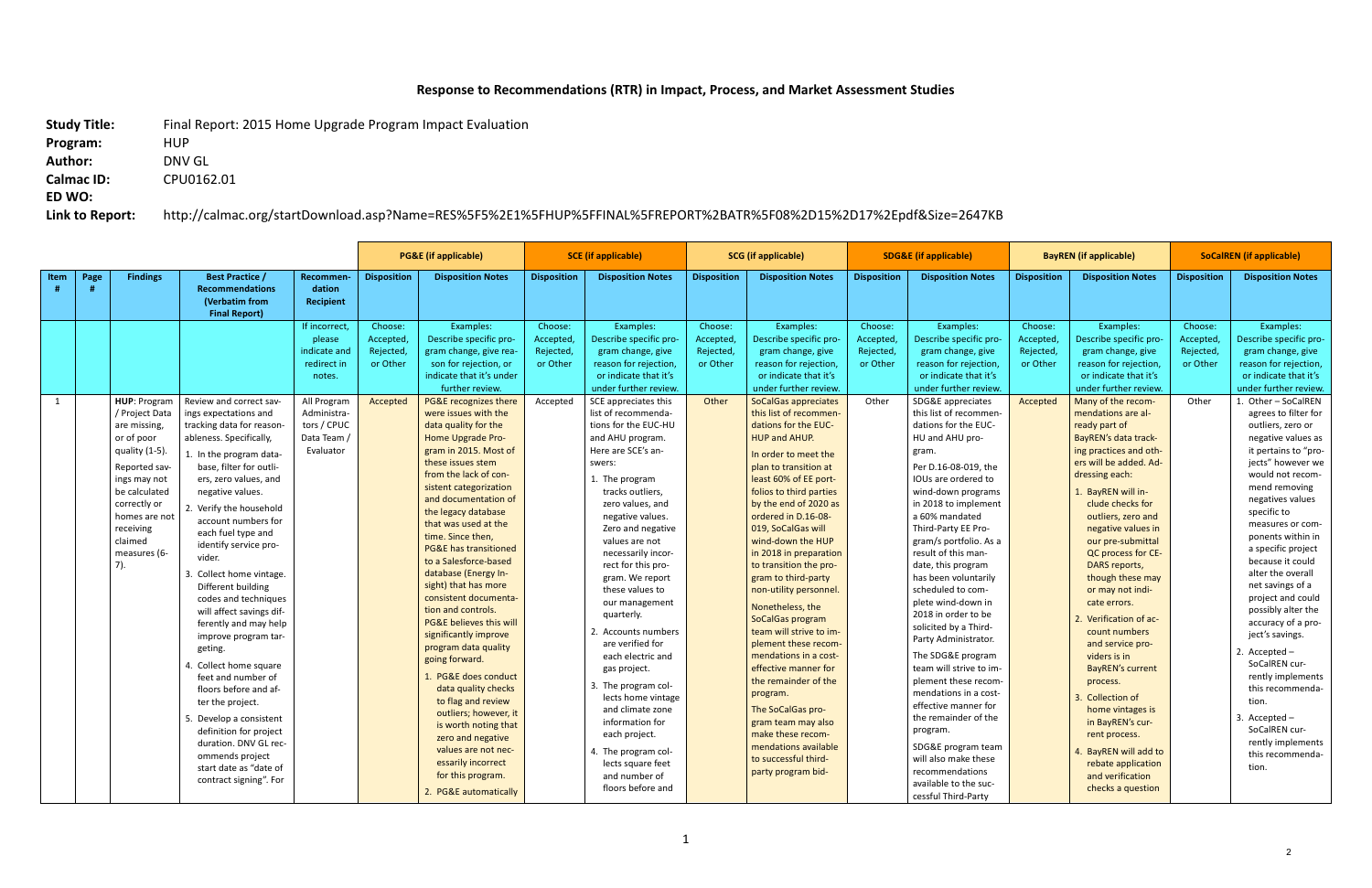| end date, we recom-       | conducts an ac-            | after for each pro-                       | ders to ensure pro- | program bidders to |
|---------------------------|----------------------------|-------------------------------------------|---------------------|--------------------|
| mend "project in-         | count and service          | ject.                                     | gram continuity.    | ensure continuity. |
| spection date".           | agreement verifica-        | 5. The program has a                      |                     |                    |
| 6. Continue or begin to   | tion as part of its in-    | consistent defini-                        |                     |                    |
| verify measure instal-    | centive application        | tion for start and                        |                     |                    |
| lations for a wider       | processing.                | end dates. The                            |                     |                    |
| sample of homes-          | 3. PG&E collects the       | program uses                              |                     |                    |
| particularly in coastal   | home vintage for           | "Reservation Date                         |                     |                    |
| climate zones.            | every project; how-        | Received" as the                          |                     |                    |
| 7. Review the electric    | ever, only the Build-      | start and "Notice                         |                     |                    |
| and gas assumptions       | ing Vintage Code is        | of Incentive Ap-                          |                     |                    |
| and calculations in       | transmitted to the         | proval" as the end                        |                     |                    |
| the EUCA model for        | <b>CEDARS</b> database. If | date.                                     |                     |                    |
| reasonableness rela-      | this data point is re-     | 6. The program team                       |                     |                    |
| tive to customer bills.   | quired for future          | will continue to                          |                     |                    |
| Typical savings should    | evaluations, PG&E          | implement these                           |                     |                    |
| be about 5% to 10%        | can provide it sepa-       | recommendations                           |                     |                    |
| of annual usage. If       | rately.                    | in a cost-effective                       |                     |                    |
| possible, compare a       | 4. PG&E currently only     | manner during                             |                     |                    |
| sample of projects in     | collects a single          | 2018.                                     |                     |                    |
| <b>EUCA and EnergyPro</b> | value for both             |                                           |                     |                    |
| or eQuest for con-        | square footage and         | 7. The program team<br>will strive to im- |                     |                    |
| sistency of savings es-   | number of floors,          |                                           |                     |                    |
| timates.                  | but will add this to       | plement these rec-<br>ommendations in     |                     |                    |
|                           | its data collection        | a cost-effective                          |                     |                    |
|                           | going forward. As          | manner during                             |                     |                    |
|                           | with #3 above, this        | 2018.                                     |                     |                    |
|                           | data cannot be             |                                           |                     |                    |
|                           | transmitted to CE-         |                                           |                     |                    |
|                           | DARS, but will be          |                                           |                     |                    |
|                           | available by re-           |                                           |                     |                    |
|                           | quest.                     |                                           |                     |                    |
|                           | 5. PG&E relies on the      |                                           |                     |                    |
|                           | definitions devel-         |                                           |                     |                    |
|                           | oped as part of the        |                                           |                     |                    |
|                           | HPXML open data            |                                           |                     |                    |
|                           | standard: Project          |                                           |                     |                    |
|                           | <b>Start Date</b>          |                                           |                     |                    |
|                           | (B.16.1.13) and Ac-        |                                           |                     |                    |
|                           | tual Project Com-          |                                           |                     |                    |
|                           | pletion Date               |                                           |                     |                    |
|                           | (B.16.1.15). Ref:          |                                           |                     |                    |
|                           | http://dev-                |                                           |                     |                    |
|                           | hpxml.panthe-              |                                           |                     |                    |
|                           | onsite.io/wp-con-          |                                           |                     |                    |
|                           | tent/up-                   |                                           |                     |                    |
|                           | loads/2016/08/BPI-         |                                           |                     |                    |
|                           | 2200-S-2013-Stand-         |                                           |                     |                    |
|                           | ard-for-Home-Per-          |                                           |                     |                    |
|                           | formance-Related-          |                                           |                     |                    |
|                           | Data-Collection-           |                                           |                     |                    |
|                           | v2.2.0.pdf.                |                                           |                     |                    |
|                           | 6. PG&E currently in-      |                                           |                     |                    |
|                           | spects 5% of partici-      |                                           |                     |                    |
|                           | pating homes at            |                                           |                     |                    |
|                           | random as part of          |                                           |                     |                    |

| of whether area or<br>equipment was<br>added to the<br>home.<br>5. BayREN will work<br>with the other PAs<br>to adopt con-<br>sistent definitions<br>of project start<br>and end dates.<br>6. BayREN will add<br>photo documenta-<br>tion requirements<br>to increase<br>breadth of verifi-<br>cation without in-<br>creasing program<br>costs. |  | 4. Accepted -<br>SoCalREN cur-<br>rently implements<br>this recommenda-<br>tion.<br>5. Other - SoCalREN<br>recommends uti-<br>lizing "reservation<br>date" as the start<br>date and the end<br>date as "com-<br>pleted paperwork<br>submitted." The<br>reservation date is<br>the date in which<br>the PA becomes<br>aware of the pro-<br>ject whereas the<br>contract signing |
|-------------------------------------------------------------------------------------------------------------------------------------------------------------------------------------------------------------------------------------------------------------------------------------------------------------------------------------------------|--|--------------------------------------------------------------------------------------------------------------------------------------------------------------------------------------------------------------------------------------------------------------------------------------------------------------------------------------------------------------------------------|
| 7. The EUCA model is<br>based on simula-<br>tions calibrated to<br>early participants'<br>bills; energy sav-<br>ings for common<br>packages are in<br>the range of 5-<br>15% of baseline<br>use.                                                                                                                                                |  | could occur before<br>or after. Not all of<br>our projects are<br>inspected by the<br>program which<br>would not provide<br>a consistent "end<br>date."<br>6. Accepted -<br>SoCalREN cur-<br>rently implements<br>this recommenda-<br>tion<br>7. Not applicable to<br>SoCalREN.                                                                                                |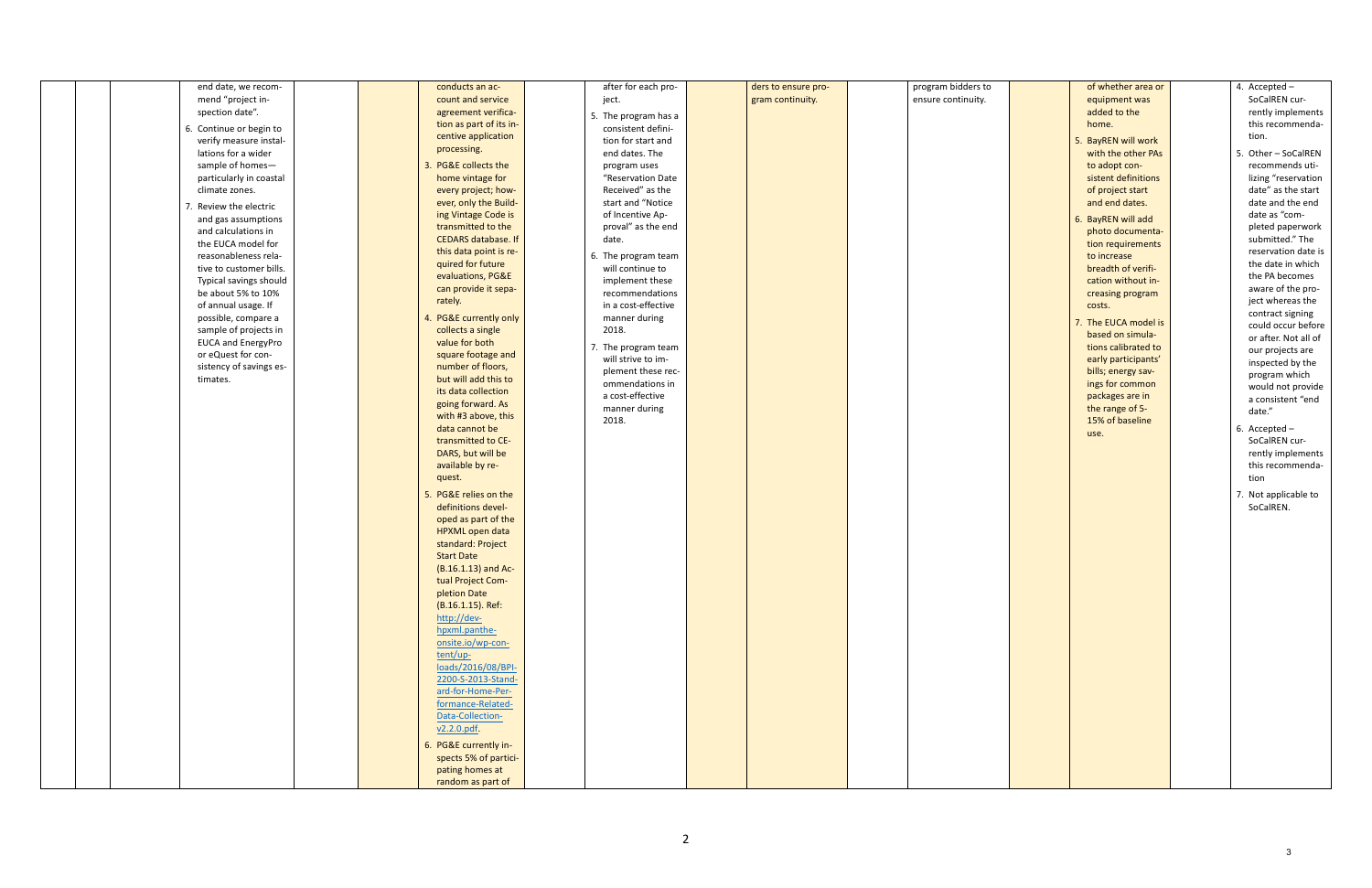|                |                                                                                                                                                                                                                                                                                                                                                                                                                                                                                                                                                                                                                                                                                                                                                                                                                                                                                                                                                                                                                                                                                                                                                         |                                                                        |          | its Central Inspec-<br>tion Program. In ad-<br>dition, Build It<br>Green conducts ad-<br>ditional Field Qual-<br>ity Control inspec-<br>tions to ensure con-<br>tractors are follow-<br>ing program re-<br>quirements and<br>performing quality<br>installs.<br>7. The EUCA model<br>has been reviewed<br>as part of the regu-<br>lar work paper up-<br>date process.                                                                                                                                                                                                                                                                                                                                                                                                                                                                                                                                                                                          |          |                                                                                                                                                                                                                                                                                                                                                                                                                                                                                                                                                                                                                                                                                                                                                                                                    |       |                   |       |                   |       |     |       |     |
|----------------|---------------------------------------------------------------------------------------------------------------------------------------------------------------------------------------------------------------------------------------------------------------------------------------------------------------------------------------------------------------------------------------------------------------------------------------------------------------------------------------------------------------------------------------------------------------------------------------------------------------------------------------------------------------------------------------------------------------------------------------------------------------------------------------------------------------------------------------------------------------------------------------------------------------------------------------------------------------------------------------------------------------------------------------------------------------------------------------------------------------------------------------------------------|------------------------------------------------------------------------|----------|----------------------------------------------------------------------------------------------------------------------------------------------------------------------------------------------------------------------------------------------------------------------------------------------------------------------------------------------------------------------------------------------------------------------------------------------------------------------------------------------------------------------------------------------------------------------------------------------------------------------------------------------------------------------------------------------------------------------------------------------------------------------------------------------------------------------------------------------------------------------------------------------------------------------------------------------------------------|----------|----------------------------------------------------------------------------------------------------------------------------------------------------------------------------------------------------------------------------------------------------------------------------------------------------------------------------------------------------------------------------------------------------------------------------------------------------------------------------------------------------------------------------------------------------------------------------------------------------------------------------------------------------------------------------------------------------------------------------------------------------------------------------------------------------|-------|-------------------|-------|-------------------|-------|-----|-------|-----|
| $\overline{2}$ | AHUP: Pro-<br>Review and correct sav-<br>gram / Project<br>ings expectations and<br>tracking data for reason-<br>data are miss-<br>ing, or of poor<br>ableness. Specifically,<br>quality (1-6).<br>1. In the program data-<br>base, filter for outli-<br>Reported sav-<br>ers, zero values, and<br>ings may not<br>be calculated<br>negative values.<br>correctly or<br>2. Verify the household<br>homes are not<br>account numbers for<br>receiving<br>each fuel type and<br>claimed<br>identify service pro-<br>measures (7).<br>vider.<br>3. Collect home vintage.<br>Different building<br>codes and techniques<br>will affect savings dif-<br>ferently.<br>4. Collect home square<br>feet before and after<br>the project. A house-<br>hold increase actually<br>may be decrease on a<br>per square foot basis.<br>5. Develop a consistent<br>definition for project<br>duration. DNV GL rec-<br>ommends project<br>start date as "date of<br>contract signing". For<br>end date, we recom-<br>mend, "project in-<br>spection date".<br>6. Collect and review<br>model inputs and out-<br>puts from contractors<br>using simulation soft-<br>ware. | All IOU Pro-<br>gram Admin-<br>istrators /<br><b>CPUC Data</b><br>Team | Accepted | PG&E recognizes there<br>were issues with the<br>data quality for the<br>Home Upgrade Pro-<br>gram in 2015. Most of<br>these issues stem from<br>the lack of consistent<br>categorization and<br>documentation of the<br>legacy database that<br>was used at the time.<br>Since then, PG&E has<br>transitioned to a<br>Salesforce-based data-<br>base (Energy Insight)<br>that has more con-<br>sistent documentation<br>and controls. PG&E be-<br>lieves this will signifi-<br>cantly improve pro-<br>gram data quality go-<br>ing forward.<br>1. PG&E does conduct<br>data quality checks<br>to flag and review<br>outliers; however, it<br>is worth noting that<br>zero and negative<br>values are not nec-<br>essarily incorrect<br>for this program.<br>2. PG&E automatically<br>conducts an ac-<br>count and service<br>agreement verifica-<br>tion as part of its in-<br>centive application<br>processing.<br>3. PG&E collects the<br>home vintage for | Accepted | The program<br>tracks outliers,<br>zero values, and<br>negative values.<br>Zero and negative<br>values are not<br>necessarily incor-<br>rect for this pro-<br>gram. We report<br>these values to<br>our management<br>quarterly.<br>2. Accounts numbers<br>are verified for<br>each electric and<br>gas project.<br>3. The program col-<br>lects home vintage<br>and climate zone<br>information for<br>each project.<br>4. The program col-<br>lects square feet<br>and number of<br>floors before and<br>after for each pro-<br>ject as part of pre-<br>and post-testing.<br>5. The program has a<br>consistent defini-<br>tion for start and<br>end dates. The<br>program uses<br>"Reservation Date<br>Received" as the<br>start and "Notice<br>of Incentive Ap-<br>proval" as the end<br>date. | Other | Same as Reply #1. | Other | Same as Reply #1. | Other | N/A | Other | N/A |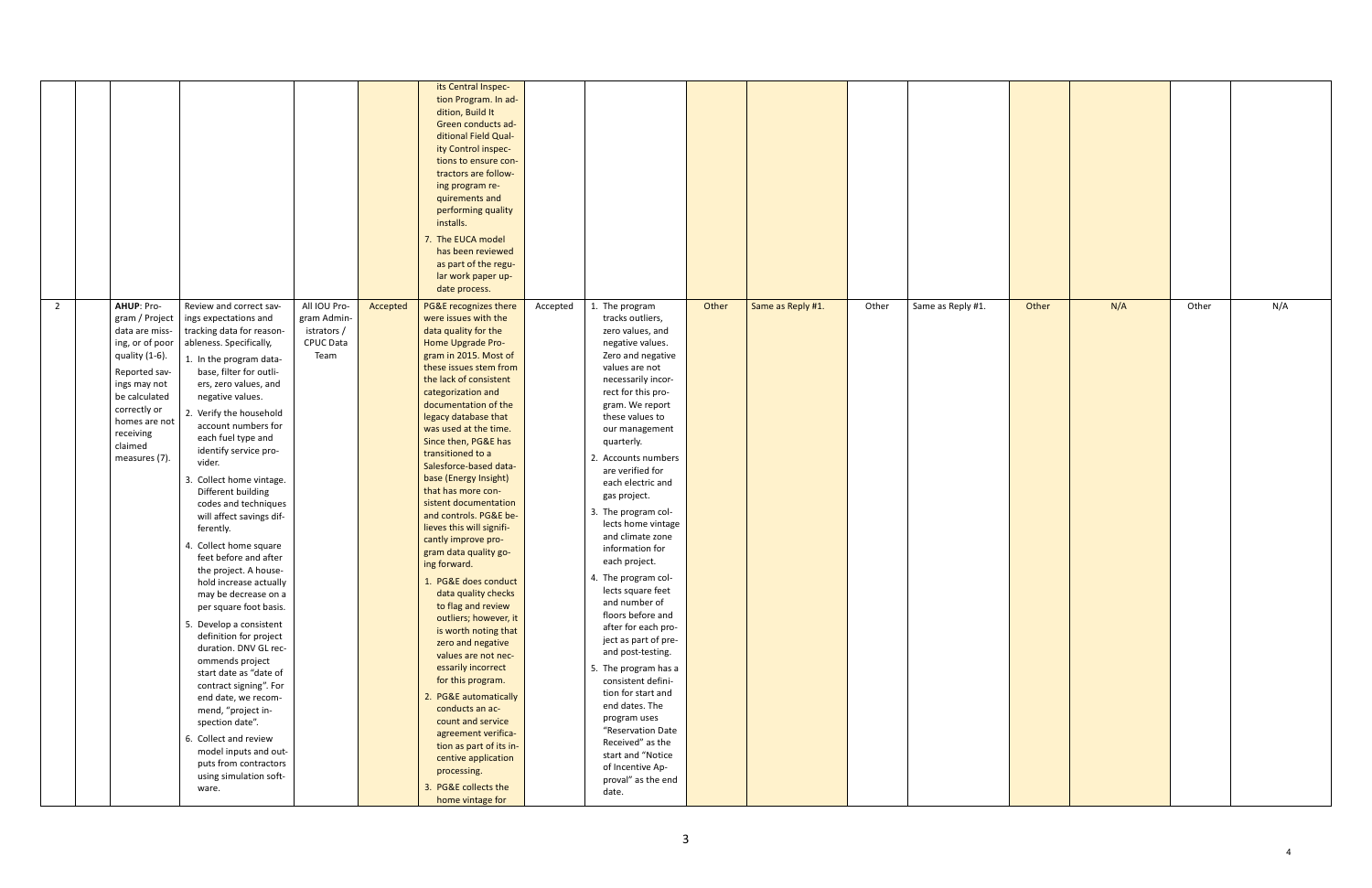| a. Check for square       | every project; how-        | 6. The program col- |  |
|---------------------------|----------------------------|---------------------|--|
| feet and vintage in-      | ever, only the Build-      | lects the HPXML     |  |
| formation.                | ing Vintage Code is        | file for each pro-  |  |
|                           | transmitted to the         |                     |  |
| b. Check for number       |                            | ject; this is re-   |  |
| and type of               | <b>CEDARS</b> database. If | viewed as part of   |  |
| measures installed.       | this data point is re-     | the project pack-   |  |
|                           | quired for future          | age.                |  |
| 7. Continue or begin to   | evaluations, PG&E          |                     |  |
| verify measure instal-    | can provide it sepa-       | 7. The program team |  |
| lations for a wider       | rately.                    | will strive to im-  |  |
| sample of homes par-      |                            | plement these rec-  |  |
| ticularly in coastal cli- | 4. PG&E currently only     | ommendations in     |  |
| mate zones.               | collects a single          | a cost-effective    |  |
|                           | value for both             | manner during       |  |
|                           | square footage and         | 2018.               |  |
|                           | number of floors,          |                     |  |
|                           | but will add this to       |                     |  |
|                           |                            |                     |  |
|                           | its data collection        |                     |  |
|                           | going forward. As          |                     |  |
|                           | with #3 above, this        |                     |  |
|                           | data cannot be             |                     |  |
|                           | transmitted to CE-         |                     |  |
|                           | DARS, but will be          |                     |  |
|                           | available by re-           |                     |  |
|                           |                            |                     |  |
|                           | quest.                     |                     |  |
|                           | 5. PG&E relies on the      |                     |  |
|                           | definitions devel-         |                     |  |
|                           | oped as part of the        |                     |  |
|                           | HPXML open data            |                     |  |
|                           | standard: Project          |                     |  |
|                           |                            |                     |  |
|                           | <b>Start Date</b>          |                     |  |
|                           | (B.16.1.13) and Ac-        |                     |  |
|                           | tual Project Com-          |                     |  |
|                           | pletion Date               |                     |  |
|                           | (B.16.1.15). Ref:          |                     |  |
|                           | http://dev-                |                     |  |
|                           | hpxml.panthe-              |                     |  |
|                           | onsite.io/wp-con-          |                     |  |
|                           | tent/up-                   |                     |  |
|                           |                            |                     |  |
|                           | loads/2016/08/BPI-         |                     |  |
|                           | 2200-S-2013-Stand-         |                     |  |
|                           | ard-for-Home-Per-          |                     |  |
|                           | formance-Related-          |                     |  |
|                           | Data-Collection-           |                     |  |
|                           | v2.2.0.pdf.                |                     |  |
|                           |                            |                     |  |
|                           | 6. PG&E continues to       |                     |  |
|                           | collect model in-          |                     |  |
|                           | puts and outputs           |                     |  |
|                           | and review them            |                     |  |
|                           | for reasonableness         |                     |  |
|                           | during the applica-        |                     |  |
|                           | tion review process.       |                     |  |
|                           |                            |                     |  |
|                           | This review includes       |                     |  |
|                           | checking square            |                     |  |
|                           | footage, vintage,          |                     |  |
|                           | and measure infor-         |                     |  |
|                           | mation.                    |                     |  |
|                           |                            |                     |  |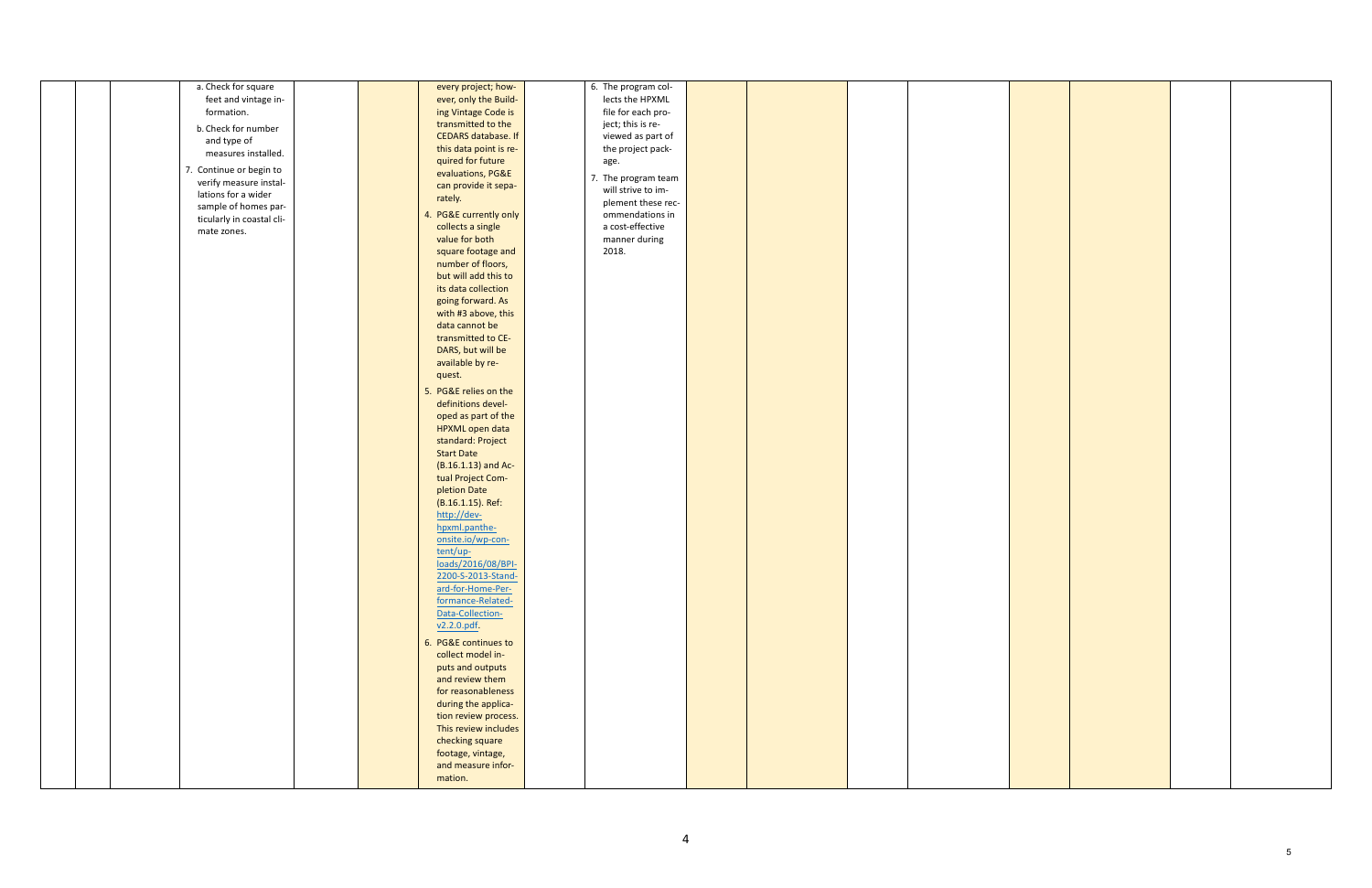|                |                                                                                              |                                                                                                                                                                                                                                                                                                                                                                                                                                                                                                                                                                                                                                                                                                                                                                                                                                                               |                                                      |          | 7. PG&E currently in-<br>spects 5% of partici-<br>pating homes at<br>random as part of<br>its Central Inspec-<br>tion Program. In ad-<br>dition, Build It<br>Green conducts ad-<br>ditional Field Qual-<br>ity Control inspec-<br>tions to ensure con-<br>tractors are follow-<br>ing program re-<br>quirements and<br>performing quality<br>installs. Further-<br>more, PG&E may<br>conduct additional<br>inspections based<br>on findings from<br>pre/post savings<br>evaluations. |          |                                                                                                                               |       |                   |       |                   |
|----------------|----------------------------------------------------------------------------------------------|---------------------------------------------------------------------------------------------------------------------------------------------------------------------------------------------------------------------------------------------------------------------------------------------------------------------------------------------------------------------------------------------------------------------------------------------------------------------------------------------------------------------------------------------------------------------------------------------------------------------------------------------------------------------------------------------------------------------------------------------------------------------------------------------------------------------------------------------------------------|------------------------------------------------------|----------|--------------------------------------------------------------------------------------------------------------------------------------------------------------------------------------------------------------------------------------------------------------------------------------------------------------------------------------------------------------------------------------------------------------------------------------------------------------------------------------|----------|-------------------------------------------------------------------------------------------------------------------------------|-------|-------------------|-------|-------------------|
| $\overline{3}$ | HUP/AHUP:<br>Savings may<br>be affected by<br>weather data<br>in certain cli-<br>mate zones. | Savings influences: Up-<br>grading the building en-<br>velope is not enough to<br>affect usage. The pro-<br>gram should target the<br>inland climate zones and<br>should incorporate a be-<br>havioral component to<br>account for potential sav-<br>ings.<br>Regarding climate zones.<br>DNV GL recommends ad-<br>ditional research on pro-<br>jects in climate zones 1-<br>4. Specifically, CalTrack<br>should develop savings<br>kWh estimates for pro-<br>jects in these climate<br>zones to verify the sav-<br>ings estimates from this<br>evaluation.<br>Based on the results<br>from the customer pro-<br>files, DNV GL recom-<br>mends,<br>1. targeting customers<br>who live in older<br>homes<br>2. focusing on climate<br>zones with a wider<br>range of heating cool-<br>ing degree days and,<br>3. underscoring immedi-<br>ate customer benefits | All Program<br>Administra-<br>tors, CalTrack<br>Team | Accepted | PG&E plans to explore<br>customer targeting us-<br>ing home vintage infor-<br>mation in climate<br>zones with a wide<br>range of heating and<br>cooling degree days.                                                                                                                                                                                                                                                                                                                 | Accepted | The program team<br>will strive to imple-<br>ment these recom-<br>mendations in a cost-<br>effective manner dur-<br>ing 2018. | Other | Same as Reply #1. | Other | Same as Reply #1. |

| Other | <b>BayREN</b> agrees that<br>behavioral compo-<br>nents should comple-<br>ment envelope and<br><b>HVAC</b> upgrades.<br><b>BayREN Energy Advi-</b><br>sors currently provide<br>behavior recommen-<br>dations to homeown-<br>ers and BayREN will<br>continue to<br>strengthen that di-<br>mension of the pro-<br>gram going forward.<br>BayREN does not cur-<br>rently have a CalTrack<br>implementation or<br>access to customer<br>billing data given<br>PG&E's data re-<br>strictions. BayREN is<br>exploring methods for<br>increased access and<br>analysis of customer<br>meter data inde-<br>pendently and with<br>the assistance of reg-<br>ulatory and legislative<br>efforts.<br>Since 2015, BayREN<br>has increased target-<br>ing toward older vin-<br>tage homes. Regard-<br>ing climate zone fo- | Accepted | 1. Accepted $-$<br>SoCalREN at pre-<br>sent only targets<br>homes built in<br>2001 or earlier.<br>2. Other - SoCalREN<br>targets customers<br>within its service<br>territory thus is<br>limited to the cli-<br>mate zones within<br>Los Angeles<br>County.<br>3. Accepted $-$<br>SoCalREN cur-<br>rently implements<br>this recommenda-<br>tion. |
|-------|----------------------------------------------------------------------------------------------------------------------------------------------------------------------------------------------------------------------------------------------------------------------------------------------------------------------------------------------------------------------------------------------------------------------------------------------------------------------------------------------------------------------------------------------------------------------------------------------------------------------------------------------------------------------------------------------------------------------------------------------------------------------------------------------------------------|----------|---------------------------------------------------------------------------------------------------------------------------------------------------------------------------------------------------------------------------------------------------------------------------------------------------------------------------------------------------|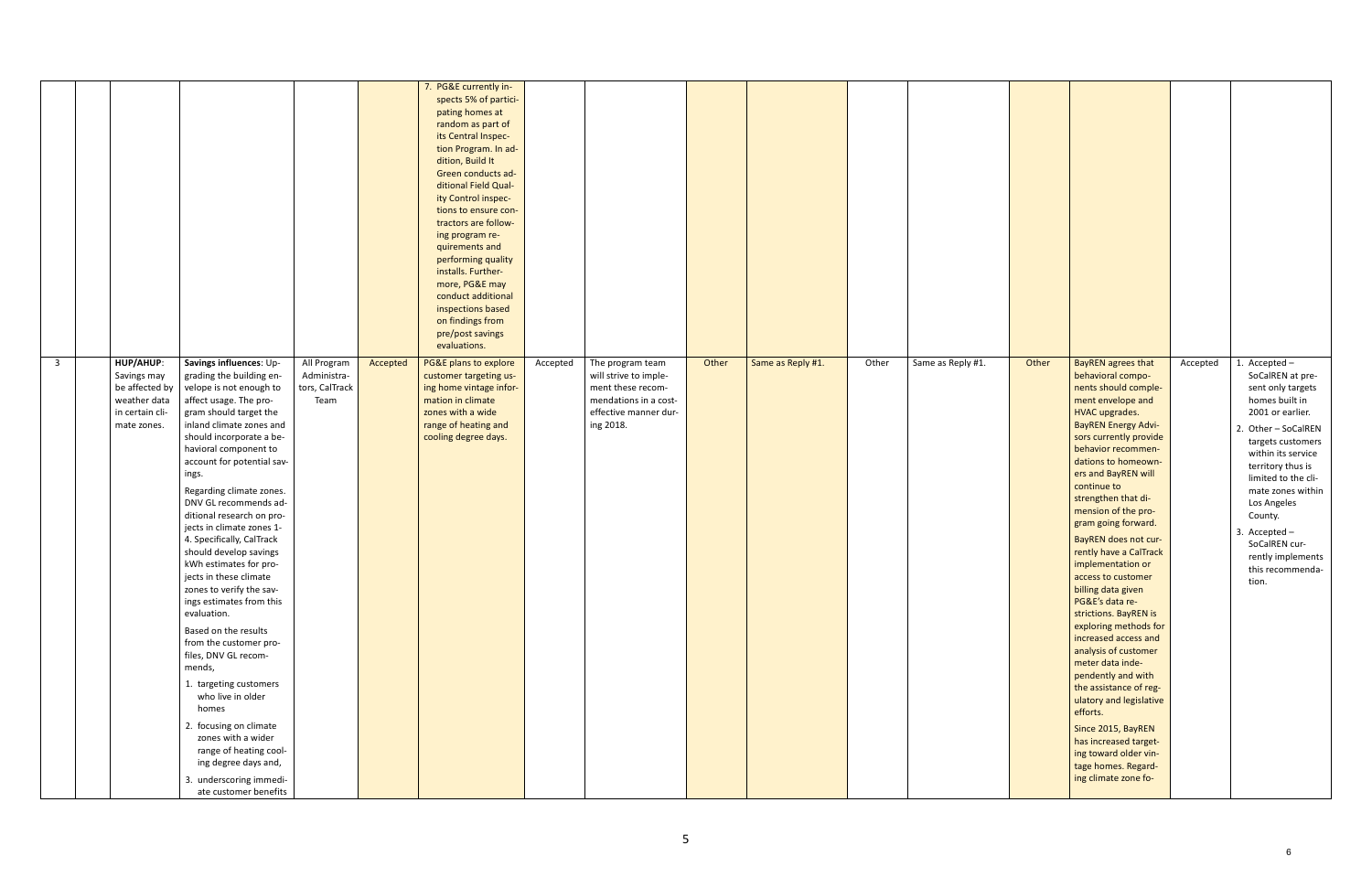|   |                                                                     | in contractor messag-<br>ing (comfort, savings,<br>safety)                                                                                                                                                                                                                                                                                                                                                                                                                                                                                                                                  |                                    |          |                                                                                                                                                                                                                                                                                                                                                                                                                                                                                                                                              |          |                                                                                                                                                                                                                                                                                                            |       |                   |       |                   |          | cus, BayREN's terri-<br>tory is largely com-<br>prised of milder cli-<br>mate zones. Accord-<br>ingly, BayREN will di-<br>versify the program<br>measure mix over<br>time, so envelope and<br><b>HVAC</b> measures can<br>be deployed where<br>effective.<br><b>BayREN will also focus</b><br>on more lighting, plug<br>load and behavioral<br>measures deployed<br>elsewhere.                                                                                               |          |                                                                                                                                                                                              |
|---|---------------------------------------------------------------------|---------------------------------------------------------------------------------------------------------------------------------------------------------------------------------------------------------------------------------------------------------------------------------------------------------------------------------------------------------------------------------------------------------------------------------------------------------------------------------------------------------------------------------------------------------------------------------------------|------------------------------------|----------|----------------------------------------------------------------------------------------------------------------------------------------------------------------------------------------------------------------------------------------------------------------------------------------------------------------------------------------------------------------------------------------------------------------------------------------------------------------------------------------------------------------------------------------------|----------|------------------------------------------------------------------------------------------------------------------------------------------------------------------------------------------------------------------------------------------------------------------------------------------------------------|-------|-------------------|-------|-------------------|----------|------------------------------------------------------------------------------------------------------------------------------------------------------------------------------------------------------------------------------------------------------------------------------------------------------------------------------------------------------------------------------------------------------------------------------------------------------------------------------|----------|----------------------------------------------------------------------------------------------------------------------------------------------------------------------------------------------|
| 4 | HUP/AHUP:<br>Level of free<br>riders is low.                        | Free riders: The pro-<br>grams are doing a rela-<br>tively good job of avoid-<br>ing free riders. The rec-<br>ommendations to main-<br>tain low free ridership<br>levels are similar to the<br>recommendations under<br>savings influences with<br>some caveats. Targeting<br>older homes may pro-<br>duce more savings, but<br>may also increase free<br>ridership since upgrades<br>in older homes may be<br>initiated by the failure of<br>major appliance such as<br>furnaces, water heaters<br>or air conditioners.                                                                    | All Program<br>Administra-<br>tors | Accepted |                                                                                                                                                                                                                                                                                                                                                                                                                                                                                                                                              | Accepted | The program will con-<br>tinue to strive to<br>maintain a low level<br>of free ridership.                                                                                                                                                                                                                  | Other | Same as Reply #1. | Other | Same as Reply #1. | Other    | BayREN is aware of<br>this potential. (This is<br>not a recommenda-<br>tion so BayREN has<br>responded to the dis-<br>position as other.)                                                                                                                                                                                                                                                                                                                                    | Accepted | SoCalREN will con-<br>tinue to strive for low<br>levels of free-rid-<br>ership.                                                                                                              |
| 5 | HUP/AHUP:<br>Project data<br>are missing,<br>or of poor<br>quality. | Data quality: A thorough<br>review of the HUP and<br>AHUP program tracking<br>data should be com-<br>pleted by each PA on an<br>on-going basis and cer-<br>tainly each quarter be-<br>fore reporting program<br>status to CPUC. The<br>tracking data should not<br>require several large-<br>scale updates after the<br>close of the program<br>year. This will help en-<br>sure accurate quarterly<br>and annual reporting and<br>avoid unnecessary delays<br>of the impact evaluation<br>due to shifting data.<br>Track and report the<br>number and types of<br>measures being installed | All Program<br>Administra-<br>tors | Accepted | PG&E recognizes there<br>were issues with the<br>data quality for the<br>Home Upgrade Pro-<br>gram in 2015. Most of<br>these issues stem from<br>the lack of consistent<br>categorization and<br>documentation of the<br>legacy database that<br>was used at the time.<br>Since then, PG&E has<br>transitioned to a<br>Salesforce-based data-<br>base (Energy Insight)<br>that has more con-<br>sistent documentation<br>and controls. PG&E be-<br>lieves this will signifi-<br>cantly improve pro-<br>gram data quality go-<br>ing forward. | Accepted | For AHUP projects,<br>the program com-<br>pletes a reasonable-<br>ness review of savings<br>on all projects from<br>each contractor to<br>rule out systematic<br>bias caused by misuse<br>of the software, data<br>entry errors, or errors<br>transferring data from<br>model output to pro-<br>gram form. | Other | Same as Reply #1. | Other | Same as Reply #1. | Accepted | <b>BayREN tracks the</b><br>number and types of<br>measures being in-<br>stalled in homes.<br>Since 2015, BayREN<br>has increased the fre-<br>quency and depth of<br>internal analysis and<br>reporting on this<br>data.<br>Going forward,<br><b>BayREN will formalize</b><br>our procedures for<br>quarterly reporting<br>data reviews and in-<br>clude the specific<br>data quality checks<br>recommended in the<br>first recommenda-<br>tion.<br><b>Since BayREN does</b> | Accepted | SoCalREN will con-<br>tinue to strive to thor-<br>oughly review and<br>correct data so that it<br>will ensure accurate<br>quarterly and annual<br>reporting and avoid<br>unnecessary delays. |